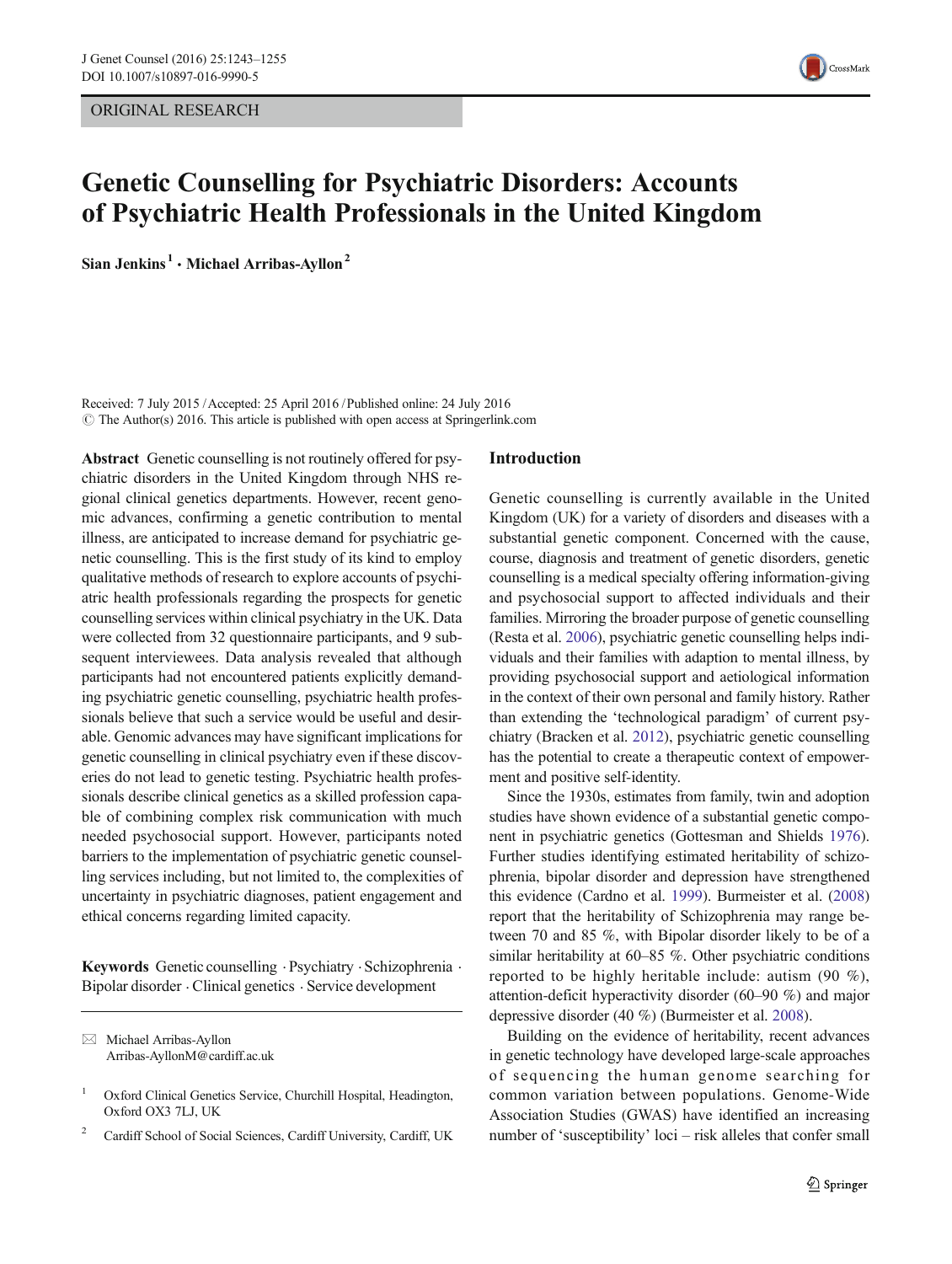non-additive genetic effects for a whole range of psychiatric disorders. For instance, the Schizophrenia Working Group for the Psychiatric Genomics Consortium ([2014](#page-12-0)) identified an increasing number of plausible candidate genes implicated in psychiatric disease, with over 100 conservatively defined loci meeting genome-wide significance. These findings provide not only new insights into the aetiology of psychiatric genetics but hold promise for new therapeutic targets.

Today, psychiatric disorders are considered heritable conditions that affect individuals and their families' worldwide (Gershon and Cloninger [1994;](#page-11-0) Owen et al. [2000\)](#page-12-0). In the last two decades, genetic research has established the heritability and pathogenesis of psychiatric disorders as multifactorial and polygenic (Laegsgaard and Mors [2008](#page-11-0)). Genetic risk is thought to be the result of gene-gene and gene-environment interactions (Gottesman, [1991](#page-11-0)), which is likely to complicate the clinical interpretation of genetic causality (Finn and Smoller [2006\)](#page-11-0).

Despite these aetiological uncertainties, the greatest recognized risk factor for developing schizophrenia and major depression is the presence of a positive family history (Laursen et al. [2005;](#page-11-0) Austin and Peay [2006\)](#page-11-0). The multifactorial nature of these disorders means a predictive genetic test is never likely to be available for clinical services. However, the absence of genetic testing does not limit the relevance of genetic counselling. Genetic counselling is a skilled practice that focuses on helping families to understand and adapt to the psychological and familial implications of genetic risk (Resta et al. [2006\)](#page-12-0). The focus on 'client psychological well-being' is one school of thought that is not reliant on genetic testing to define the scope or efficacy of genetic counselling (Biesecker [2001](#page-11-0)).

Given the increased familial risks for psychiatric disorders, the potential for genetic counselling has been discussed since the early 1970s (Fraser [1974\)](#page-11-0). The demand for genetic counselling has been established by many studies with up to 70 % of individuals with a family history of schizophrenia expressing an interest in genetic counselling (DeLisi and Bertisch [2006\)](#page-11-0). One study found that unaffected first degree relatives of individuals with a diagnosed psychiatric disorder in Canada perceive genetic counselling to be useful for improving understanding of the disorder and reducing concerns about relative risks (Austin and Honer [2008](#page-11-0)). However, genetic counselling for psychiatric disorders is not offered in the UK and there is currently no published literature citing demand for such a service. Genetic information or advice is usually provided by the psychiatric team. Although studies have found that psychiatrists consider provision of genetic information as part of their role, less than a quarter considered themselves

competent to do so (Finn et al. [2005](#page-11-0)). This may impact on the efficacy and support provided for these individuals and their families.

Studies have highlighted the benefits of providing education about aetiology (DeLisi and Bertisch [2006;](#page-11-0) Austin and Honer [2008](#page-11-0)) for affected individuals and their families by improving knowledge, alleviating anxiety and reducing uncertainty of risk for those with a heightened fear of developing a mental illness (Phillips et al. [2002;](#page-12-0) Austin and Honer [2007;](#page-11-0) Hippman et al. [2013\)](#page-11-0). For instance, Rusch et al. [\(2010\)](#page-12-0) emphasize the importance of discussing causes holistically, where understanding genetic *and* environmental aspects of psychiatric illness is likely to reduce guilt and self-blame. Indeed, models of intervention based on psychotherapeutic interaction are reported to facilitate feelings of empowerment and self-efficacy among clients in the absence of provision of genetic testing (Inglis et al. [2015\)](#page-11-0).

Recent advances in genomics have led to more complex understandings of the genetic contribution to mental illness. These developments are anticipated to increase demand for psychiatric genetic counselling (Austin and Honer [2007](#page-11-0)) and are expected to drive significant changes in the management and treatment of these disorders (Kaufmann et al. [1996\)](#page-11-0). Despite several studies reporting a demand for genetic testing from both affected individuals and psychiatric clinicians (DeLisi and Bertisch [2006](#page-11-0); Hoop et al. [2008a;](#page-11-0) Hoop et al. [2008b;](#page-11-0) Laegsgaard and Mors [2008\)](#page-11-0), much caution has been expressed from scientists regarding the clinical validity and utility of new genetic discoveries (Braff and Freedman [2008;](#page-11-0) Burmeister et al. [2008\)](#page-11-0). Whilst support for genetic testing has been expressed by symptomatic patients (Turney and Turner [2000](#page-12-0)), there is less agreement on the benefits of presymptomatic testing (Lawrence and Appelbaum [2011](#page-12-0)).

As large-scale genomics continue to unveil the 'genetic architecture' of psychiatric disorders (Gratten et al. [2014](#page-11-0)), it may become necessary to incorporate forms of psychotherapeutic intervention to accommodate genetic and non-genetic understandings of mental illness. In general, the literature expresses the need for more integration between developments in genetic research and clinical practice.

#### Present Study

The present study employs a qualitative approach to explore the potential value and uptake of psychiatric genetic counselling services in the UK. Using a small cohort of psychiatric health professionals, the aim was to uncover in-depth accounts regarding the relevance of genetic counselling to psychiatry.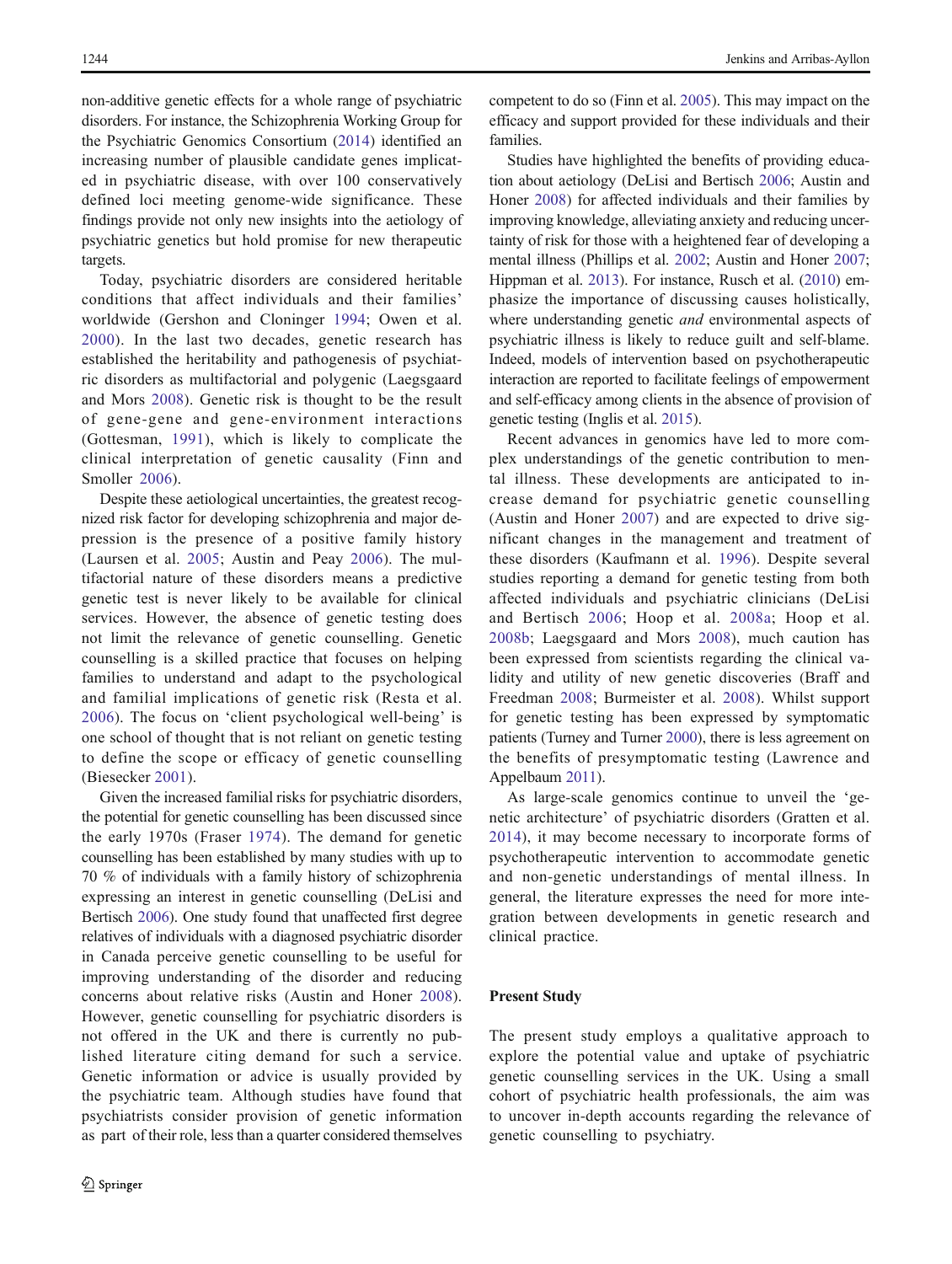In light of current advances in genomics, the study was designed to investigate the demand for psychiatric genetic counselling in the UK and the possible benefits and barriers of implementing services in clinical practice. The present study adopts an inductive framework of inquiry to explore the extent to which integration between genetic counselling and clinical psychiatry is desirable or feasible.

# **Methods**

## Sample and Recruitment

Health professionals working in psychiatry, both from a medical and nursing background, were recruited via invitation emails at Cardiff University and Cardiff & Vale University Trust. Participants completed a short online survey, designed to collect demographic information and assess participants' prior knowledge of genetics and the genetic counselling service. Participants selected whether they would like to be involved in semi-structured interviews. All participants were required to be over 18 years old, fluent in English, have specific psychiatry training or education, and experience of working with patients affected by psychiatric disorders in a clinical setting. The study was approved by Cardiff & Vale Innovation and Improvement department.

## Data Collection

Individuals who met the inclusion criteria were invited to participate in the study. A link to the online questionnaire was sent to the management structures in the Trust for dissemination by the study gatekeeper.

Thirty two questionnaires were returned. The study gatekeeper estimated that email links were sent to over 100 eligible members of staff, however, due to the method of dissemination this figure cannot be confirmed. The sample included psychiatric nurses  $(n = 16)$ , community psychiatric nurses  $(n = 7)$  and consultant psychiatrists  $(n = 9)$ . Of the participants who returned the initial recruitment questionnaire, 6 were male and 26 were female. All participants were mental health professionals working for Cardiff & Vale University Health Board Trust aged between 18 and 54.

Of the 12 participants who expressed interest in taking part in the qualitative interviews, two did not respond to further correspondence and one was unavailable for interview until after the study deadline. Nine semi-structured interviews were conducted with psychiatric staff nurses  $(n = 2)$ , a community psychiatric nurse  $(n = 1)$ , consultants psychiatrists  $(n = 2)$  and consultants psychiatrists with an academic background in psychiatric genetics  $(n = 4)$ . Eight interviews were conducted face-to-face and

one by telephone. Informed consent was obtained prior to each interview. All interviews were audio-recorded and transcribed verbatim.

# Data Analysis

Interview transcripts were read and manually coded by the first author and were jointly analyzed with the second author for themes relating to the project's research questions. The method of 'thematic analysis' (Braun and Clarke [2006](#page-11-0)) used in this study, adopts an inductive approach to qualitative inquiry through an iterative process of reading, coding and identifying recurring patterns and differences within the interview data. The criteria for generating a 'theme' is determined by the regularity and intrinsic validity of participants' responses in terms of offering insights of clinical practice that satisfy the research questions. Themes are treated as representations of participants' current practice and past experience, and thus cannot be regarded as objectively factual. Relevant extracts were selected on the basis of their clear and valid illustrations of themes. Extracts were interpreted by highlighting both 'surface' (stated) and 'latent' (implied) meanings of participants' knowledge and experience. In this sense, analysis is concerned with how participants *account* for their knowledge and experience as a discursive practice (Potter and Wetherell [1987\)](#page-12-0).

# **Results**

# Questionnaire Data

The initial questionnaire provided quantitative data about the demographics and prior background knowledge of the participants regarding psychiatric genetics and genetic counselling (see Table [1](#page-3-0) and Table [2](#page-3-0)).

## Interview Data

Participants produced a broad range of accounts on the topic of psychiatric genetic counselling. The themes elaborated below represent the perceived limits of provision and highlight many of the processes and institutional constraints of servicedelivery. Each theme is organized into several sub-themes to capture the diversity of participants' accounts (see Table [3\)](#page-4-0). Analysis revealed the following relevant themes:

- 1. Demand for psychiatric genetic counselling;
- 2. Responsibility for genetic counselling provision;
- 3. Barriers for the service.

The extracts presented below are labelled to specify the respective role of the participant within psychiatry.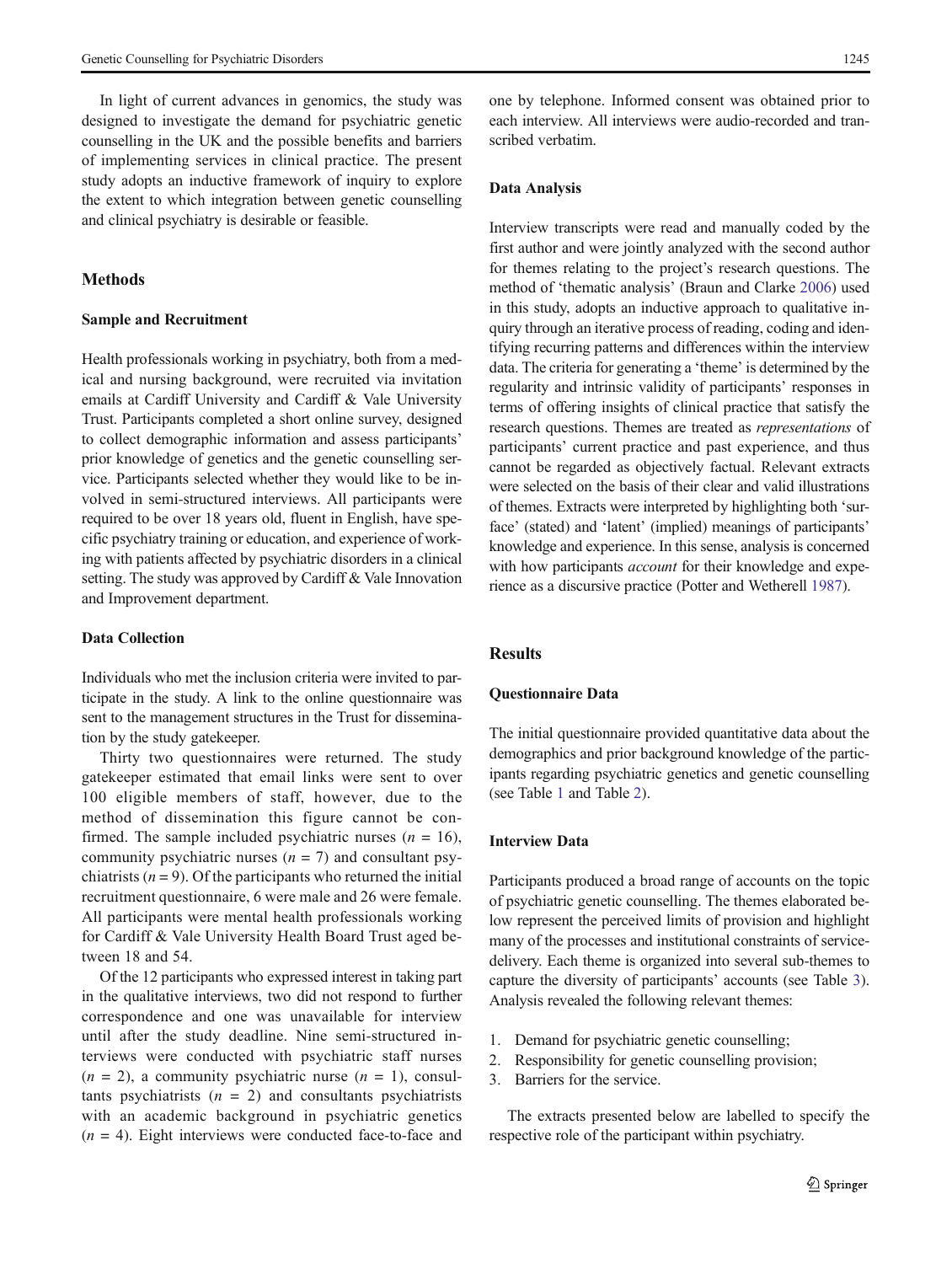<span id="page-3-0"></span>Table 1 Characteristics of questionnaire participants

| Variable                                                                                                   | n                | %                |  |  |
|------------------------------------------------------------------------------------------------------------|------------------|------------------|--|--|
| Sex                                                                                                        |                  |                  |  |  |
| Male                                                                                                       | 6                | 18.75            |  |  |
| Female                                                                                                     | 26               | 81.25            |  |  |
| Age                                                                                                        |                  |                  |  |  |
| 18-24                                                                                                      | 4                | 22.5             |  |  |
| 25-34                                                                                                      | 12               | 37.5             |  |  |
| 35-44                                                                                                      | 6                | 18.75            |  |  |
| 45-54                                                                                                      | 10               | 31.25            |  |  |
| $55+$                                                                                                      | 0                | $\theta$         |  |  |
| Knowledge about genetic basis of psychiatric disorders                                                     |                  |                  |  |  |
| No knowledge                                                                                               | 0                | 0                |  |  |
| Little knowledge                                                                                           | 14               | 43.75            |  |  |
| Some knowledge                                                                                             | 14               | 43.75            |  |  |
| Good knowledge                                                                                             | 4                | 12.5             |  |  |
| Information about genetics provided during psychiatric training/<br>education                              |                  |                  |  |  |
| No information                                                                                             | 2                | 6.25             |  |  |
| Little information                                                                                         | 14               | 43.75            |  |  |
| Some information                                                                                           | 12               | 37.5             |  |  |
| Detailed information                                                                                       | $\overline{4}$   | 12.5             |  |  |
| Awareness of the Regional Genetic Counselling Service provided for<br>non-psychiatric disorders            |                  |                  |  |  |
| Yes                                                                                                        | 8                | 25%              |  |  |
| No                                                                                                         | 24               | 75%              |  |  |
| Usefulness of a Genetic Counselling service for psychiatric patients                                       |                  |                  |  |  |
| Yes                                                                                                        | 18               | 56.25            |  |  |
| No                                                                                                         | 0                | 0                |  |  |
| Possibly                                                                                                   | 14               | 43.75            |  |  |
| I don't know                                                                                               | 0                | 0                |  |  |
| Relevance of Genetic Counselling for individuals, and their families,<br>affected by psychiatric disorders |                  |                  |  |  |
| No relevance                                                                                               | $\boldsymbol{0}$ | $\boldsymbol{0}$ |  |  |
| Little relevance                                                                                           | 2                | 6.25             |  |  |
| Some relevance                                                                                             | 18               | 56.25            |  |  |
| Very relevant                                                                                              | 12               | 37.5             |  |  |
| Likelihood of referring to Genetic Counselling Services                                                    |                  |                  |  |  |
| Yes                                                                                                        | 16               | 50               |  |  |
| No                                                                                                         | $\overline{c}$   | 6.25             |  |  |
| Possibly                                                                                                   | 14               | 43.75            |  |  |
| I don't know                                                                                               | $\boldsymbol{0}$ | 0                |  |  |
|                                                                                                            |                  |                  |  |  |

# Demand for Genetic Counselling

In terms of provision in psychiatry, the theme 'demand for genetic counselling' produced the most varied accounts. All participants were in agreement that a "specialized service" would be needed in future, but

#### Table 2 Characteristics of interview participants

| Variable                           | $\boldsymbol{n}$ |
|------------------------------------|------------------|
| <b>Sex</b>                         |                  |
| Male                               | 5                |
| Female                             | $\overline{4}$   |
| Age                                |                  |
| $18 - 24$                          | 1                |
| $25 - 34$                          | 2                |
| $35 - 44$                          | 2                |
| $45 - 54$                          | 4                |
| Job Title                          |                  |
| Psychiatric Staff Nurse            | 2                |
| Psychiatric Community Nurse        | 1                |
| Consultant Psychiatrist (Clinical) | 2                |
| Consultant Psychiatrist (Academic) |                  |

weak patient demand and poor predictability were factors mitigating such a service.

Whilst many participants indicated that psychiatry required more training in genetics, the demand for genetic counselling had not yet come from the patients. In the following extract, a senior academic psychiatrist gives a historical account of previous clinical referrals for psychiatric disorders in the 1990s.

…and the concern I think at the time was that they were getting bombarded with people with cancer who were coming to genetics clinics, adults with common forms of cancer, and I think there was a feeling that there would be a kind of, tidal wave of psychiatric genetics developed, a tidal wave of people coming, and he thought we should be preparing for this. So we set up a clinic in the department of genetics, it was a joint clinic, and we did it for a number of years until he retired and … really since he retired the interest has not been there from the department of genetics much. I should say that we weren't overwhelmed with people (Male Academic Psychiatrist1).

The high demand for cancer genetics had shaped expectations that similar demand for psychiatric genetics would follow. This prompted an informal collaboration between medical and psychiatric genetics. The respondent alludes to the fragility of this arrangement, implying that interest from "genetics" resided mainly with the collaborator rather than the "department". However, the unmet expectations of a "tidal wave of psychiatric genetics" implies a stronger reason for why the clinic had few referrals.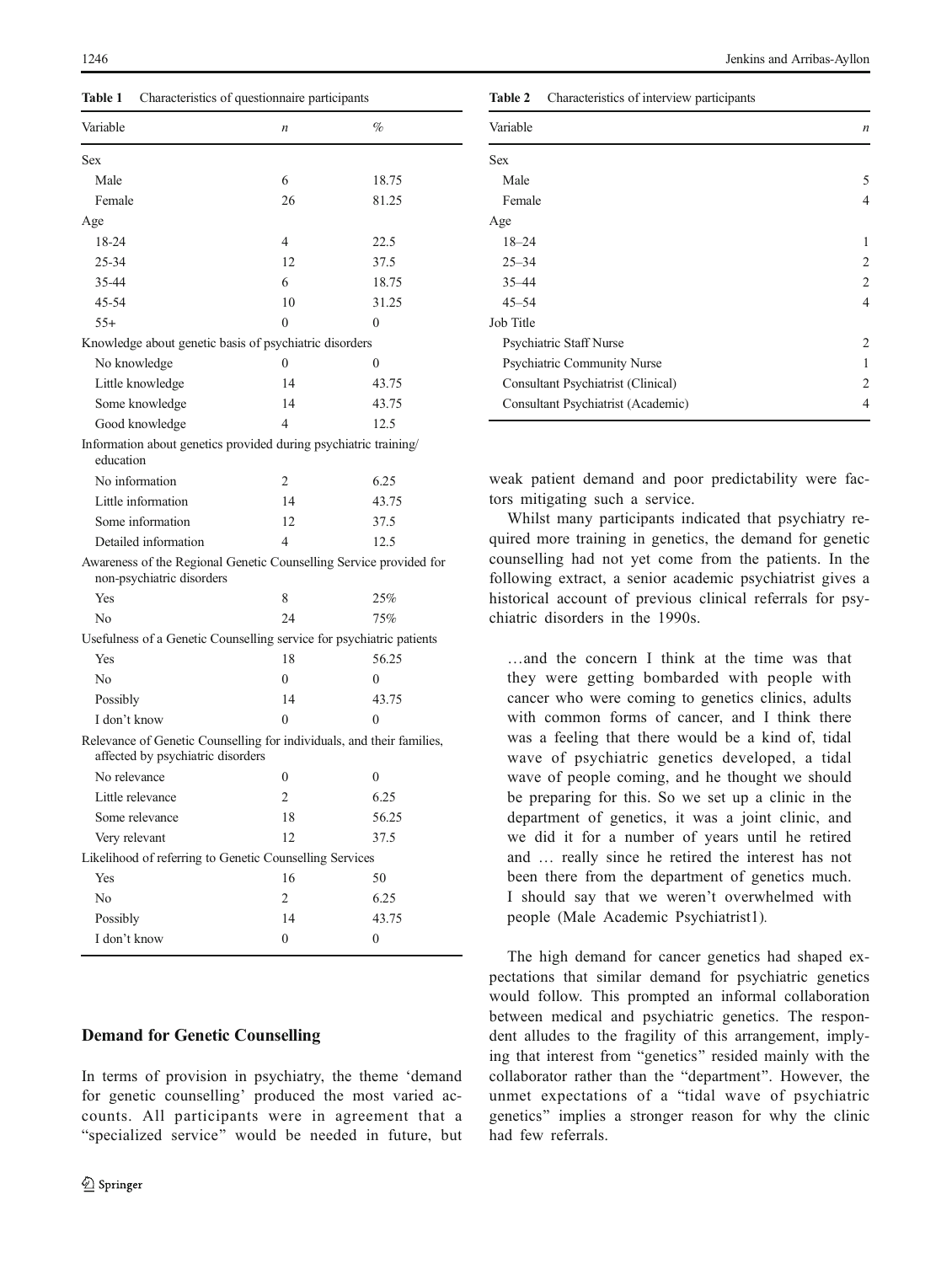#### <span id="page-4-0"></span>Table 3 Themes and subthemes with exemplar accounts from the data

| Theme/subtheme                                      | Exemplar Account                                                                                                                                                                                                      | Professional role            |
|-----------------------------------------------------|-----------------------------------------------------------------------------------------------------------------------------------------------------------------------------------------------------------------------|------------------------------|
| Demand for genetic counselling                      | "Genetic counselling addresses an area of our patients care that probably is not<br>being addressed at present."                                                                                                      | Psychiatric Nurse            |
| Outcomes of genetic counselling                     | "It would be useful for patients and their families who are anxious to learn<br>about the disorder and its implications on them as the wider family."                                                                 | <b>Clinical Psychiatrist</b> |
| Genetic counselling as family<br>therapy            | "For families as well, I think parents blaming themselves, there is quite a drive<br>at the moment for family therapy within the more acute services."                                                                | Psychiatric Nurse            |
| Effects of genomic advances                         | "As the sort of genomic explosion has happened all of medicine is genetic."                                                                                                                                           | Academic Psychiatrist        |
| Responsibility for genetic counselling<br>provision | "It might actually reduce the stigma if it's done by geneticists rather than<br>psychiatrists. This counselling, it will kind of put the psychiatric disorders<br>under the umbrella of general medical problems."    | Academic Psychiatrist        |
| Genetic counselling as a skilled<br>profession      | "A genetic counsellor would be more equipped to deal with risk communication<br>than us, how to say it, what to say."                                                                                                 | Clinical Psychiatrist        |
| Genetic counselling as a specialised<br>service     | "To do it properly, it's very difficult to do without I think a nurse who goes and,<br>takes the time to spend to do the family history and gets records."                                                            | Academic Psychiatrist        |
| Barriers for the service                            | "They might feel disappointed if we cannot give them any clear information<br>which will probably be in the majority of cases."                                                                                       | <b>Clinical Psychiatrist</b> |
| Uncertainty                                         | "Uncertainty is really the bread and butter of the service because when people<br>present, they present quite nebulous and uncertain and so you have got to<br>be able to embrace diagnostic uncertainty."            | Academic Psychiatrist        |
| Limited capacity                                    | "People are cognitively impaired and that's not to say that they will not<br>understand anything, but it's to say that the genetic counselling, if they are<br>to receive it, would have to be correctly positioned." | Academic Psychiatrist        |
| Risk of knowing                                     | "Now saying this could be down to the genes, it's not just a problem for the<br>patient, you could start worrying everybody else in the family too.<br>Put everyone on high alert."                                   | Psychiatric Nurse            |
| Patient engagement                                  | "The biggest barrier would probably come from the patients themselves<br>not wanting to engage with the service."                                                                                                     | Psychiatric Nurse            |

Many participants speculated that this low demand related to a priority of environmental rather than genetic factors of psychiatric disorders: "It's rare for people to think about genetics, issues of genetic risk aren't top of the list usually^ (Male Academic Psychiatrist2). Many affected individuals and their families seek advice and reassurance about more pressing concerns relating to medication and symptoms rather than genetic risk. Even in the context of prenatal counselling for women, who have a higher risk of postpartum psychosis, genetics was a distal concern:

Actually further down the list are other issues that women want to find out and actually quite low down the list is what's the risk of me passing this illness on to my kid [...] because in some respects they are kind of much more proximal problems, aren't they, like you know, what do I do about my medication now, you know, is this going to make me really ill, these are much more immediate problems (Male Academic Psychiatrist2).

The low demand for genetic counselling is attributed to other priorities, such as giving advice and reassurance about the management of medication and symptoms. In the extract above, the participant is suggesting that issues 'proximal' to illness tend to dominate the consultation, which implies that clinical practice is more client-led rather than information-driven.

#### Outcomes of Genetic Counselling

Future demand for genetic counselling was often discussed in the context of what genetic counselling can provide for psychiatric patients and their families. Participants frequently cited methods of managing uncertainty and reducing guilt and stigma as key benefits:

Some of them come to me, parents usually, blaming themselves, worrying about the siblings, the brothers, the sisters. I think that's a key point for your services to our patients (Female Clinical Psychiatrist1).

Here, genetic counselling provides psychological adaptation and reassurance to unaffected family members. The participant implies that psychosocial support mitigates self-blame by presumably foregrounding the complex aetiology of psychiatric conditions. One participant suggested that genetic counselling provides "time" to explain the disorder and reduce anxiety for families:

…the relatives of our patients often have a number of anxieties which stem from lack of understanding, being scared of the unknown you know. I think genetic counselling may be just what they need, somebody to talk them through the ins and out of the disorder, we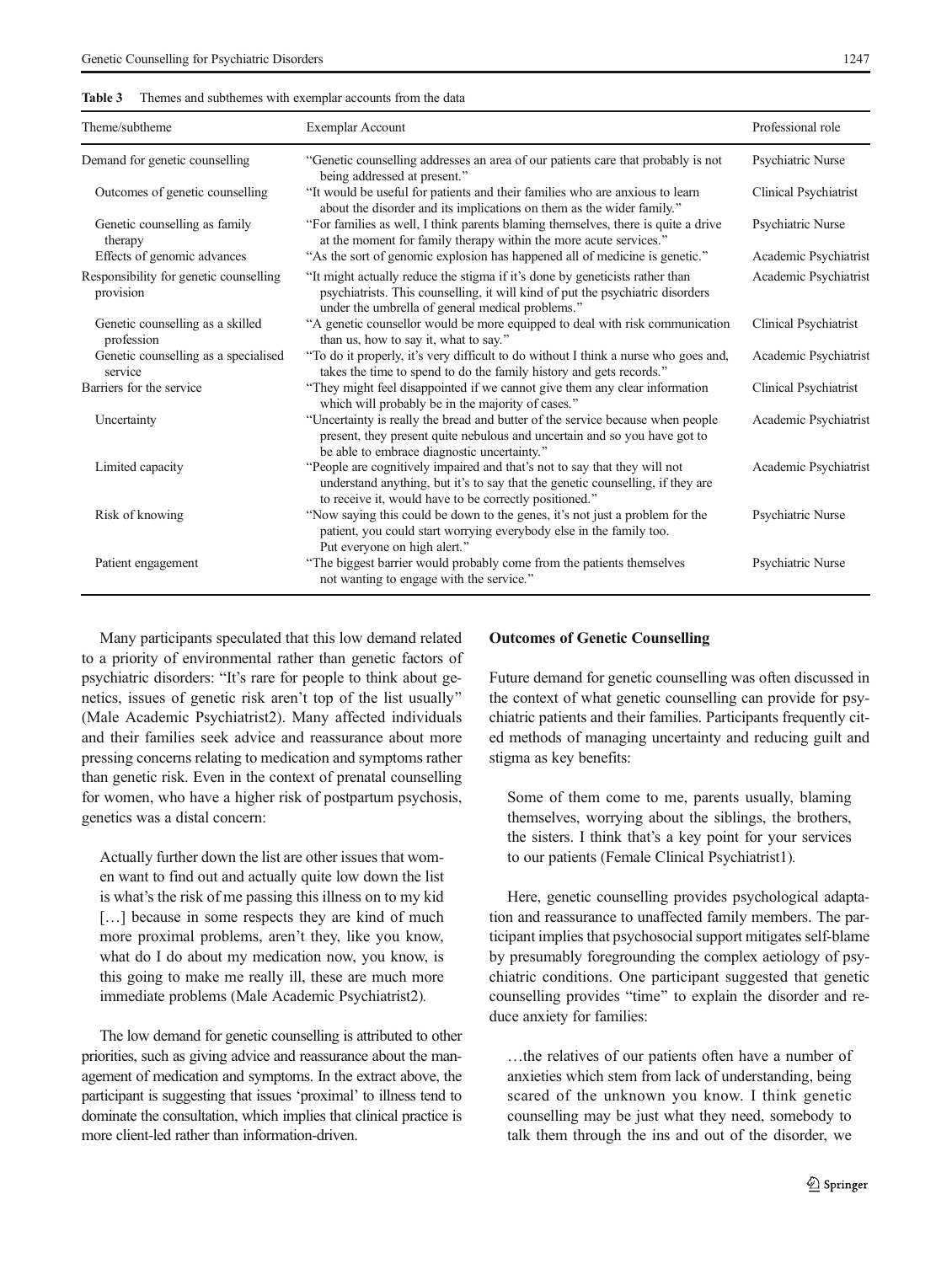don't tend to spend enough time covering it (Female Psychiatric Nurse2).

There is a sense in which genetic counselling offers aetiological information to relieve family anxiety, which positions the service in the role of providing additional family support. The statement "we don't tend to spend enough time covering it" implies that psychiatric nurses *could* perform this role but lack the resources to do it properly.

# Genetic Counselling as Family Therapy

Similarly, there was a notion that genetic counselling could be utilized as an additional "therapeutic tool" for both patients and their families. The availability of a service which deals with at risk relatives as well as affected individuals was identified by participants as a key part of the service:

If you've got a spouse of somebody that's had a really severe psychosis, I'd imagine they would want that information. You can imagine that genetic counselling would be really useful in that, which is something that isn't offered widely but there probably would be uptake for (Male Psychiatric Nurse2).

The participant offers a hypothetical account of the benefits of genetic counselling for unaffected families, though it is unclear what kind of "information" this entails. Markers such as "would imagine", "can imagine" and "probably would" suggest a vague understanding of genetic counselling, though, in a positive sense, it provides an alternative space for family support: "somewhere else to discuss and express their concerns". This was supported by another participant who expressed that families often do not like to raise concerns about their own well-being in the affected individuals' consultations with the psychiatric team.

That a relative can go to see a counsellor independently, not as part of their relatives care, sometimes they think they can ask about themselves and the impact on them, we don't get around to it, they like to concentrate on the treatment of their kid or parent or whoever it may be. They don't want to eat into their time (Female Clinical Psychiatrist2).

Genetic counselling is value-adding in terms of providing families an additional space of support. Participants recognized the unique aspect of clinical genetics in its care of families rather than individuals; it provides a private and supportive space to minimize the psychological "impact" of mental illness. Again, the reference to "time" implies that genetic counselling is perceived as an extension of therapeutic support in the context of limited professional resources.

# Effect of Genomic Advances

Most participants demonstrated an awareness of genomic advances within the field of psychiatry, though some discordance was observed regarding their implications for future clinical practice. Those involved in psychiatric genetics expressed willingness that genetic research should: "inform clinical psychiatry, part of that would be genetic counselling^:

We have got to the stage now where we have much more knowledge, and we should start to think about it in a way, setting up a clinic, a clinical application for it (Male Academic Psychiatrist1).

Though transferring genetic research to the clinical setting is desirable, there is also a sense in which "the next stage" of clinical translation is unclear. Ethical issues regarding early diagnosis and prevention or unnecessary medicalization warrant caution about translating genetic discoveries from the laboratory to the clinic:

I don't think people have really got their heads around the predictive abilities of the genetic knowledge that we have yet, I think it's still too, too early to say and... I think the position is still… there's a long way to go before we can use genetics to predict risk in the population and everybody's really cautious about doing it (Male Academic Psychiatrist1).

Although they had not experienced explicit requests for genetic counselling, participants reported an expectation that affected individuals and their families would benefit from such a service. While all the participants attested to the benefits of a patient-centred approach of genetic counselling, nongenetics professionals conveyed a sometimes vague understanding of its specialization, implying that it provided "additional" care and support for families of affected individuals. Lastly, a sense of caution was raised in relation to explicitly linking genetic services to testing.

# Responsibility for Genetic Counselling Provision

Many participants deliberated over professional responsibility for psychiatric genetic counselling provision. Some concluded that the best arrangement would be a joint collaboration of expertise rather than allocating sole responsibility to either clinical genetics or psychiatry. Several issues were raised regarding the suitability of both services to provide genetic counselling for psychiatric disorders which form the basis of further subthemes.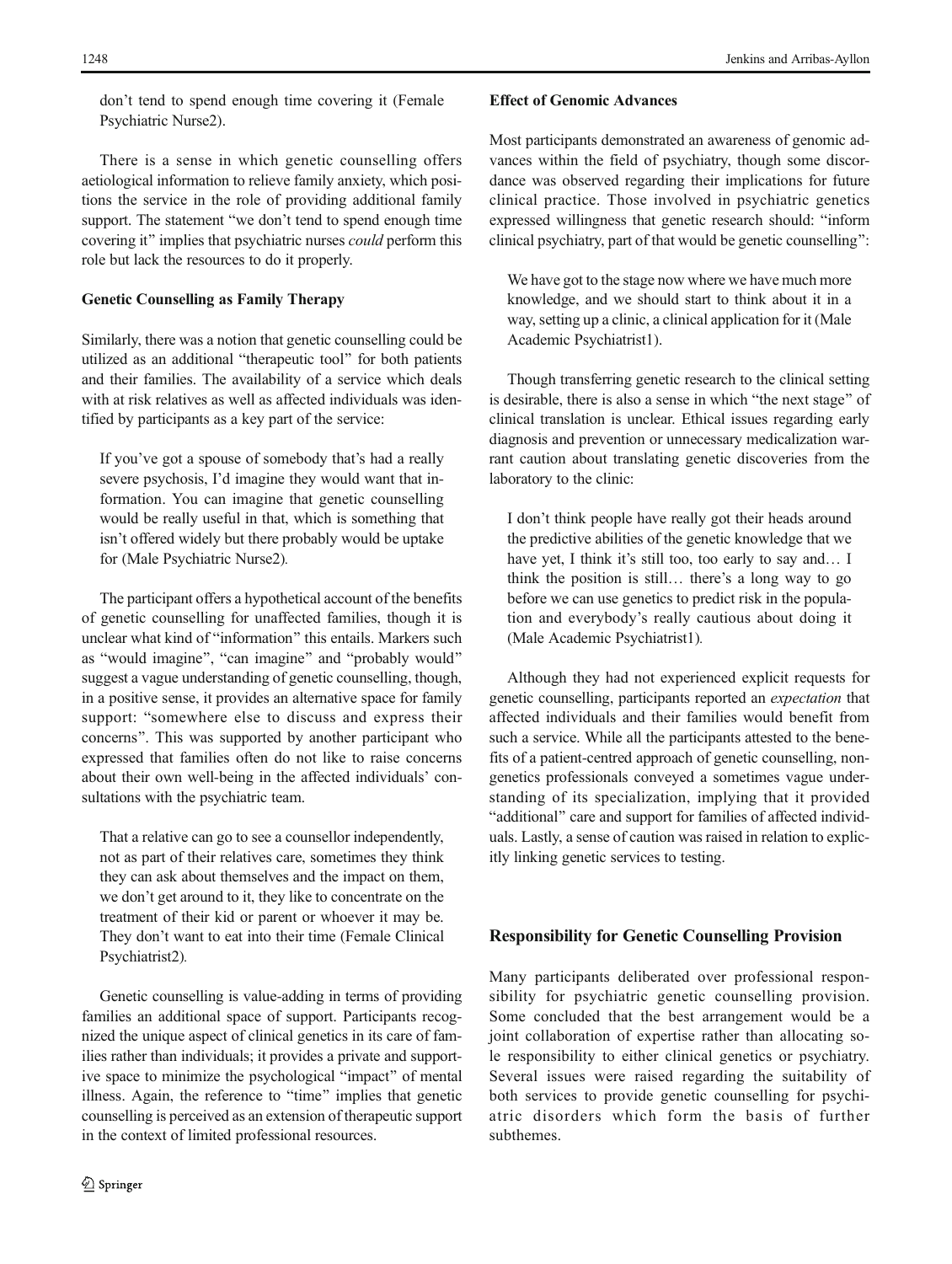#### Genetic Counselling as a Specialized Service

For those working in psychiatric genetics, genetic counselling was perceived as a service specific to medical genetics, and thus separate from academic psychiatry. In the extract below, the senior academic psychiatrist is contrasting genetic counselling with their own genetics clinic:

We run our own clinic, tertiary referral clinic, we get some patients who wish to have genetic information, we don't call it genetic counselling, we don't believe we're doing it formally in that sense, but we offer genetics advice. So we do occasionally have people coming [with a] family history of dementia, family history of psychotic disorders and sometimes families with high densities of a number of different things. So, you know, it is very much a question of seeing the person and trying to get the records, but without… to do it properly, it's very difficult without I think a nurse who goes and takes the time to do the family history (Male Academic Psychiatrist1).

The participant makes a distinction between genetic counselling as a "formal" service and the kind of clinic they offer, which centres on "genetic advice". Genetic advicegiving is oriented to the collection of information about family history, the gathering of records that may assist in making risk assessments. However, gathering information from families is a specialized skill requiring both "time" and interactional expertise "to do it properly". From an academic perspective, genetic counselling is perceived as a formal specialism that needs to be developed within psychiatric genetics:

I guess it's a professional specialism, you know… particularly, medical genetics is, but also the nurses are trained in ways that we're not. I guess we don't have the precision… most of the cases we see are much more murky. I think, there is a need to have a more formal set up. And we have thought about that […] So we may well try and develop a formal clinic with a trained nurse, because… I think we are identifying now these cases and families where they have quite highly penetrant mutations, which confusingly predispose to a range of different psychiatric disorders... but mainly neurodevelopmental so, you know, these are quite complicated families to advise and I think there is going to be a need to develop the expertise to deal with that (Male Academic Psychiatrist1).

The perception of genetic counselling as a "professional" specialism" highlights a unique form of training not offered in the psychiatric genetics clinic. The participant attributes this to psychiatric disorders lacking the "precision" of phenotypes seen in medical genetics. The formality of genetic counselling is seen as offering a more rigorous approach to collecting complex case histories and advising families in ways that may support the mutual interests of academic psychiatry and genetic counselling. Interestingly, this expertise is not imagined as a single professional role, but a collaborative relationship between psychiatrists and "trained nurses".

## Genetic Counselling as a Skilled Profession

Many participants recognized that genetic counselling embodied a unique set of skills suited to dealing with the genetics of psychiatric disorders. Only one participant expressed concern that genetic counsellors do not feel equipped to deal with psychiatric disorders in their current practice, however, all participants were in agreement that genetic counselling is a "skilled profession", and better equipped to communicating genetic risk than psychiatric services.

A common observation was that psychiatry did not receive training in the provision of genetic risk information; many saw this as a skilled practiced belonging to "clinical genetics":

I don't think psychiatrists are trained in that necessarily. No less than any other doctors I'm sure… so you'd imagine that clinical geneticists and people who regularly do genetic counselling are far more skilled in that sense, obviously trained for it and certainly that's not the case for… people who have gone through sort of generic medical training or even speciality training (Male Academic Psychiatrist3).

Genetic counselling involves a "far more" specific set of skills than what is available in the "generic" training of psychiatrists. In this sense, there is very little difference between the training of doctors and psychiatrists. These contrasts serve to distinguish genetic counselling as an established subdiscipline from which psychiatry can benefit.

In a similar vein, the senior academic psychiatrist also highlighted the generic nature of communicating recurrence risk to families, which implies that genetic counselling is more than merely information-giving:

I think the giving of information is a fairly generic skill that any doctor or nurse should be able to master… it's trying to formulate what information to give, I think that may require more training than the average consultant psychiatrist can do… So for example, the psychiatrist should know the recurrence risks in different classes of relative but then you start to say, well actually I've got two, my uncle Fred had bipolar disorder, what does that mean, are my risks different and most people will be thinking, this is beyond my level of expertise, and actually they are very difficult questions to answer. So that's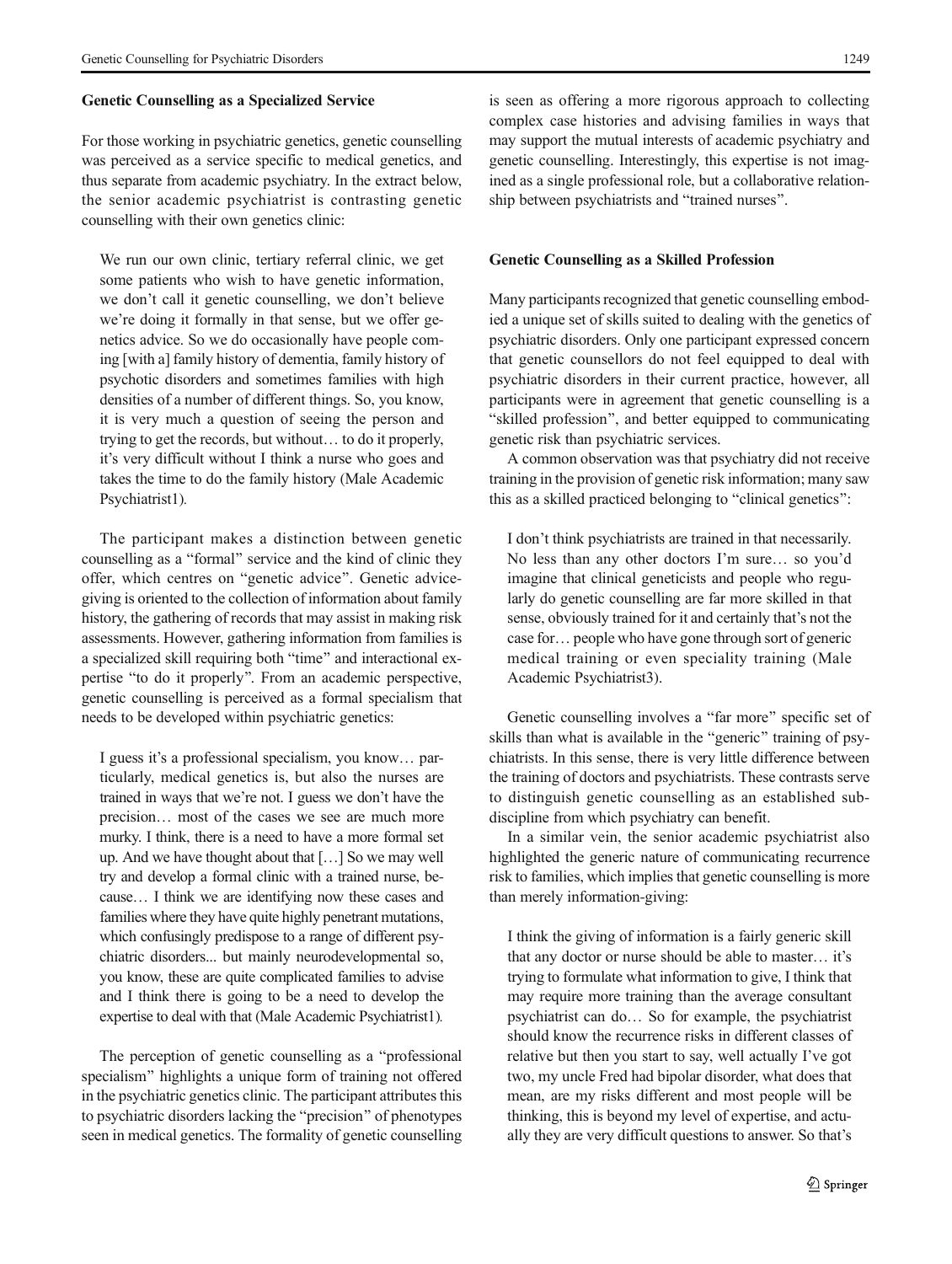where I think you might need a more specialised service (Male Academic Psychiatrist1).

Where communicating recurrence risk is a transferrable skill that "any doctor or nurse should be able to master", genetic counselling is a "specialised service" more suited to dealing with complex information-giving, especially when multiple family members are affected. However, it is interesting to note the absence of emotion in this description as an important component of risk communication.

Whilst many participants acknowledged that genetic counselling was a skilled practice of communication, only one participant emphasized the distinct benefits this may have for patients:

Combining the expertise and knowledge of psychiatry and genetic counselling will provide our patients with genetic risk information that will allow personal empowerment, that's our goal, to empower our patients to make informed decisions (Female Psychiatric Nurse1).

This emphasis on patient empowerment was not articulated by other participants, though it was implied that communicating risk and uncertainty had benefits for individuals and their families. Here, the psychiatric nurse suggests that combining the expertise of psychiatry and genetic counselling is valueadding: that communicating complex risk information is not merely edifying or reassuring, but it enables patients to make difficult decisions.

From the perspective of psychiatry, then, we see a glimpse of how psychiatric genetic counselling may be organized in the future. Genetic counselling implies a collaborative arrangement in which emotional work and family historytaking is combined with the diagnostic and medical expertise of psychiatry. This suggests that the provision of psychiatric genetic counselling would be more suited to a separate subdiscipline, with trained genetic counsellors developing expertise in psychiatry.

# Barriers for the Services

As a result of the service not being currently available, barriers for referral of genetic counselling services were discussed by participants. Four main barriers were highlighted.

# **Uncertainty**

Uncertainty was discussed in relation to two contexts of service provision. Firstly, the difficulties in providing a firm diagnosis for those affected by psychiatric disorders would be a barrier for referrals to the service. Without a definite diagnosis, information and risk communication lacks precision.

It's often quite difficult to make a precise diagnosis in the relative which then alters the precision of what you can do (Male Academic Psychiatrist4).

Arguably, precision of diagnosis is necessary for information to be useful to families, though the literature does not necessarily support this assumption (Inglis et al. [2015](#page-11-0)). Nevertheless, the participant suggests that genetic counselling would be of limited use in the absence of diagnostic precision.

Secondly, factors predisposing to psychiatric disorders are essentially probabilistic rather than deterministic. Uncertainty surrounding the risks of susceptibility loci and pleiotropy of genes (where one gene can influence multiple phenotypic traits) reduces the clinical utility of information provided in a genetic counselling consultation.

Genetics in this sense isn't determinate, just because he's got that genetic risk doesn't mean that he's going to get the condition (Male Academic Psychiatrist2).

The complex aetiology of psychiatric disorders encompasses both non-genetic factors as well as genetic factors associated with several disorders. However, the uncertainty arising from probabilistic risk can have positive consequences of avoiding a fatalistic impression of disease. Thus, while the inherent uncertainty of genetic risk is a barrier for the service, it also presents important opportunities to reassure patients.

# Limited Capacity

Many participants cited the ethical concern of limited capacity or autonomy of clients affected by a psychiatric condition. Acting upon genetic information relies on the ability of patients to give informed consent or engage in shared decisionmaking:

I think I agree one needs to be an adult to make those decisions and there's the question of capacity, people who are already ill, do they understand what they are asking for and what it would mean (Male Academic Psychiatrist1).

Adapting information to patients with cognitive impairment is both a challenge and a skill which seems to be a more prevalent concern for clinical psychiatry.

They come to us on average a standard deviation, at least sort of 15 IQ points below the healthy population, so straight away you've got to gear your consultation and communication to somebody in that sense (Male Academic Psychiatrist2).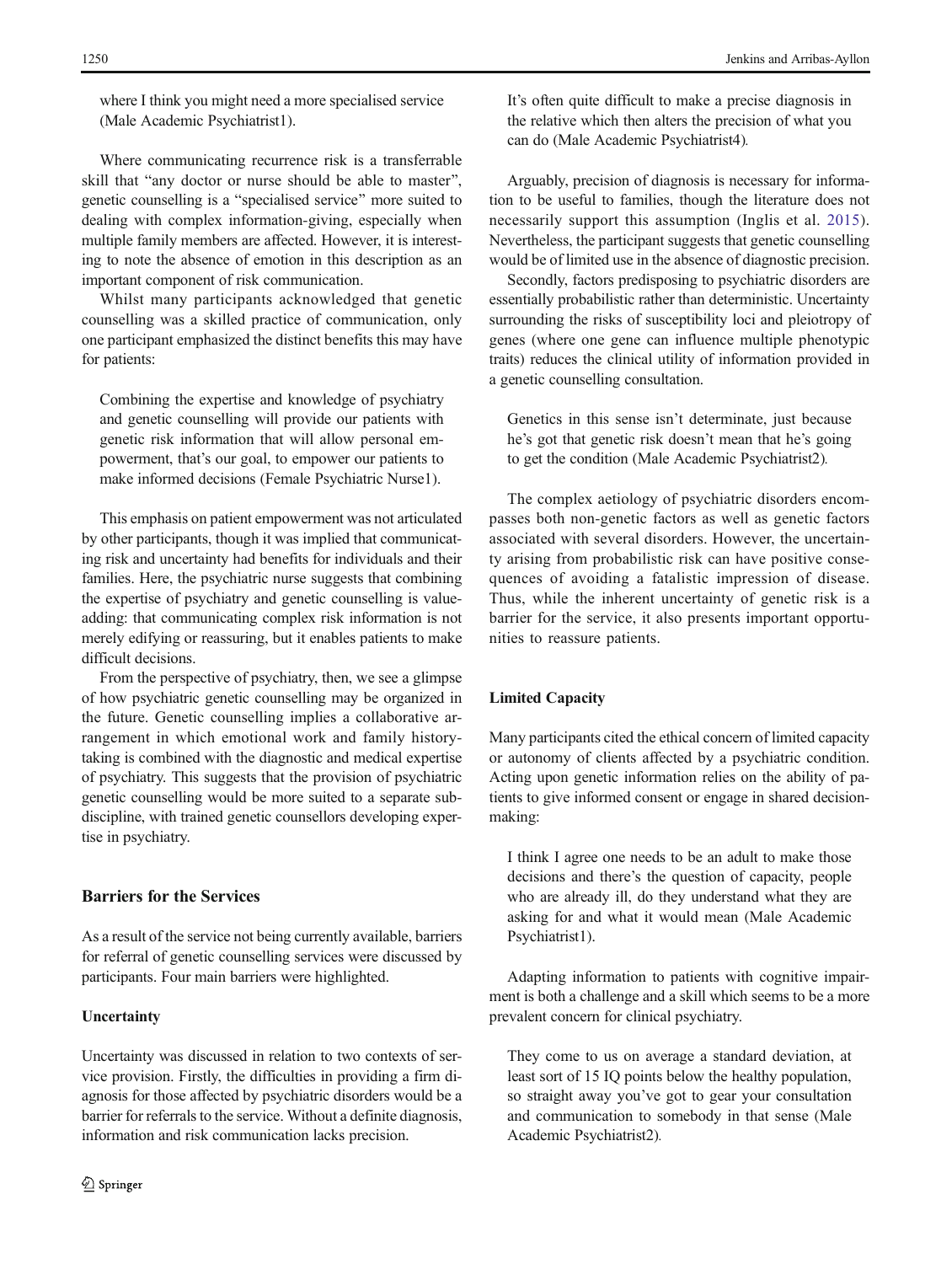From this description of patient population, capacity to provide consent is evidently variable. In such cases of reduced autonomy, communicating complex risk information may be neither desirable nor achievable in the consultation, in which case a genetic counselling service would need to balance the "best interests" of clients with issues of capacity.

### Risk of Knowing

Among the non-genetic professionals, there were concerns that knowing one's genetic risk may intensify stigma and blame, which is contrary to the view that genetic explanations may actually reduce stigma and blame (Austin and Honer [2005\)](#page-11-0). One participant described the difficulty of discussing genetic risk associated with psychiatric disorders as "walking a tight rope":

Most of my patients aren't aware of the genetic implications of their disorder. They don't think their families are at risk. It could open up a can of worms (Female Psychiatric Nurse3).

The expression "can of worms" implies that the personal and familial consequences of knowing one's risk may generate more harm than good. Again, balancing the patient's autonomy and their best interests would seem to be particularly relevant to clinical psychiatry. The psychiatric nurse alludes to the scenario that attempting to solve one problem might inadvertently create more problems.

The risk of knowing is a danger, but if it's done in a way that protects the individual in a supportive way so they know the help is out there. It's probably harder than a lot of other conditions because there is no sort of X Y Z, this is how it's all going to pan out because everybody is different (Female Psychiatric Nurse1).

The challenge posed by this health professional is balancing a paternalistic approach of withholding information with psychosocial support. Genetic information has significant implications for the individual and their family, however, it should not hinder the individual's right to be aware of his/ her genetic risk.

## Patient Engagement

Patients' unwillingness to cooperate in genetic counselling services is also indicative of potential barriers for provision. For instance, the stigma related to psychiatric disorders may reduce uptake for psychiatric genetic counselling:

People often tend to feel more ashamed in psychiatry for carrying something that causes [a] psychiatric disorder,

so a stigma. They might not want to come because they might be told "you've got something" (Female Psychiatric Nurse2).

And one psychiatrist stated that patients do not always attend appointments because the service itself is stigmatized:

Psychiatric patients often have a vendetta against our health service, they've been let down by it many times in the past. They don't engage. We have trouble getting patients to attend appointments here, it's not the same as having a physical complaint, they're used to it, and they think there's nothing we can do to help, so why bother (Female Clinical Psychiatrist1).

In this candid account, the participant highlights several barriers owing to the poor relationship between patients and mental health services. Patients with chronic histories of illness may not see the benefit of genetic counselling by virtue of its association to existing services.

Patient engagement is clearly a factor that may affect the success of provision. As this study has highlighted, respondents perceived that issues of genetic risk are not a major priority for many affected individuals; this, in addition to the barriers identified here, may continue to hinder the implementation of a genetic counselling service.

# **Discussion**

This is the first study to explore accounts of mental health professionals with respect to future service provision of psychiatric genetic counselling in the UK. Participants noted that there was no current demand for psychiatric genetic counselling from the patient group and their families as the aetiology of these disorders are not well understood. From the initial recruitment survey, only 25 % of participants were aware that a genetic counselling service was available for non-psychiatric disorders, highlighting that awareness of the genetic counselling service is limited among other healthcare providers. However, DeLisi and Bertisch [\(2006](#page-11-0)) found that 70 % of individuals with a family history of schizophrenia in a New York study would seek referral to genetic counselling, though few have received genetic services. This may suggest that the awareness and interest for psychiatric genetic counselling as a future service is growing. Further study on the perspectives of affected individuals and their families is needed in the UK to confirm whether there is service demand.

Provision of psychiatric genetic counselling services was advocated by the participants of this study as a unique "specialism". Communicating genetic risk is a "skilled profession" capable of reducing feelings of anxiety, guilt and stigma. Only one participant identified such a service as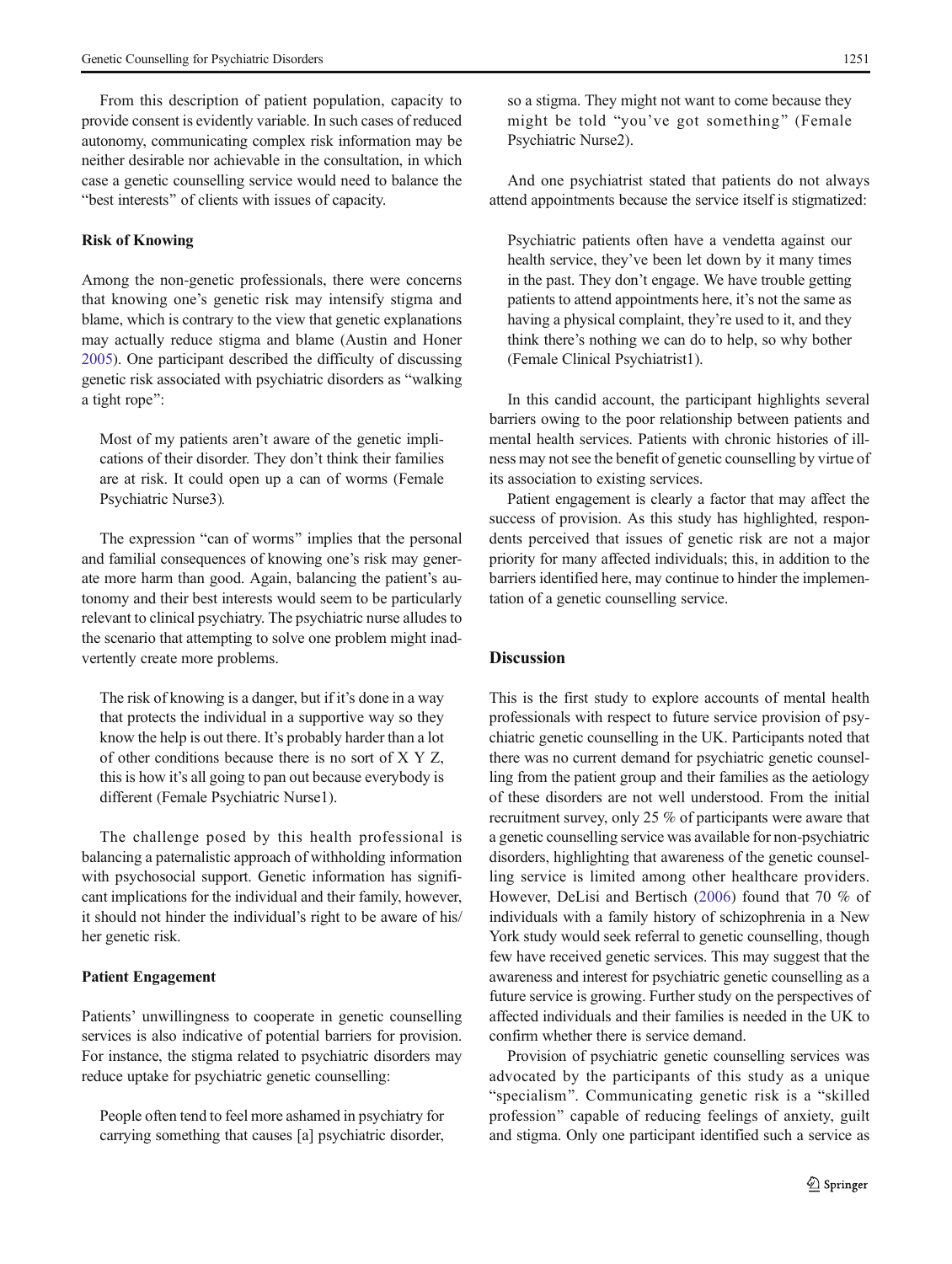"empowering" patients to make informed decisions. These findings are consistent with the reported aims and outcomes of genetic counselling more broadly, and fit the model of empowerment proposed by McAllister et al. ([2011](#page-12-0)).

These outcomes have been reported by previous studies into the provision of genetic counselling for mental health in Canada (Austin and Honer [2007;](#page-11-0) Austin and Honer [2008](#page-11-0): Hippman et al. [2013\)](#page-11-0). Recently, Inglis et al. [\(2015\)](#page-11-0) utilized the Genetic Counselling Outcome Scale (GCOS) (McAllister et al. [2011\)](#page-12-0) to assess specialist genetic counselling provision, with individuals and their family members reporting a significant increase in feelings of empowerment one month post genetic counselling.

Professionals' accounts of the future of psychiatric genetic counselling centred on the advances made in recent years in genomic research. Consistent with other studies, participants formulated expectations these such advances will have an impact on the demand for genetic counselling in the future (Turney and Turner [2000](#page-12-0); Austin and Honer [2007\)](#page-11-0). However, academic psychiatrists were particularly cautious about the clinical application of genetic research in light of eugenic concerns regarding the history of psychiatric genetics (Gottesman and Bertelsen [1996;](#page-11-0) Schulze et al. [2004](#page-12-0)). Some emphasized apprehension when discussing genetic counselling in the context of genetic testing. Although previous studies (Laegsgaard and Mors [2008;](#page-11-0) Lawrence and Appelbaum [2011](#page-12-0)) found that psychiatric care providers and affected individuals and their families advocated the use of genetic testing, this was not supported in this study. The absence of a genetic test in psychiatry was significant to the relevance of genetic counselling in these disorders. Some participants indicated that genetic counselling went hand-in-hand with genetic testing, that without the availability of a genetic test genetic counselling could only provide uncertain risk information. A study looking at the provision of psychiatric genetic counselling in Canada, however, found that positive outcomes for genetic counselling were not reliant on genetic testing (Inglis et al. [2015\)](#page-11-0). Genetic counselling for psychiatric disorders can provide information on the cause and course of psychiatric disease in addition to discussing medical management and environmental risk factors, and thus, the absence of an informative genetic test need not be a barrier for referral to the service.

No previous studies have explored whether psychiatric genetic counselling would be better positioned within the present structure of psychiatric services or genetic services in the UK. Participants attributed the current shortfall of genetic counselling provision to existing demands of workload as well as limited understanding of psychiatric genetics by those in the profession. This is consistent with the initial recruitment survey data which found that only 12.5 % of participants expressed at least a 'good knowledge' of the genetic basis of psychiatric disorders. It is likely that these

numbers reflect the academic psychiatrists who took part in this study, highlighting that currently only specialised research centres have expertise in psychiatric genetics. This is in keeping with a previous study by Finn et al. [\(2005\)](#page-11-0), which found less than 25 % of psychiatrists felt competent to provide genetic information.

From these data, we can see that knowledge of the genetic basis of psychiatric disorders correlates to the role of the health professional and the subsequent training or education they have received. Participants who reported that 'no information' was provided in their psychiatric training were both 45–54 years of age and psychiatric nurses, suggesting that psychiatric nurses who received their training prior to the advent of genomic research are less likely to be aware of the significance of genetics for psychiatric disorders. As most genetic discoveries have been made in the last 20 years (Andreasen [2005\)](#page-11-0), the quality of information provided in psychiatric training is likely to have changed substantially. Nevertheless, the limited knowledge of genetics among psychiatric health professionals may itself serve as a barrier to psychiatric genetic counselling. The aetiology of psychiatric disorders was found to be of limited importance in clinical practice, with consultations oriented to issues of diagnosis, medication and prognosis. Subsequently, without a focus on the biological model of psychiatric disorders, professionals may not see the need to refer patients to the service.

Although psychiatric services deem that a specialized service would be more appropriate to take responsibility for psychiatric genetic counselling, concern over the views of genetic counsellors' towards mental health as a field is not exclusive to this study (Feret et al. [2010\)](#page-11-0). A recent workshop on 'Psychiatric Genetics for the Genetic Counsellor' led by Dr. Jehannine Austin and Kevin McGee at Bournemouth University, attracted over 20 UK genetic counsellors, all with a special interest in this sub-discipline. This may suggest a sea change in attitudes of genetic counsellors' towards psychiatry.

Although UK genetic counselling services do not routinely see psychiatric disorders in clinic, several conditions counselled by clinical genetics confer a risk to psychiatric disorders, for example, 22q11.2 deletion syndrome and Huntington's Disease (HD). Martin et al. [\(2012\)](#page-12-0) expressed that genetic counsellors are reluctant to disclose the risk of psychiatric disorders in these conditions, with a lack of understanding of psychiatric disorders and their associated stigma making discussions regarding psychiatric risk challenging. Further studies to explore the perspectives of genetic counsellors are needed to assess the feasibility and suitability of service provision in the UK. Although this concern was raised in the study, all participants were in agreement that a specialised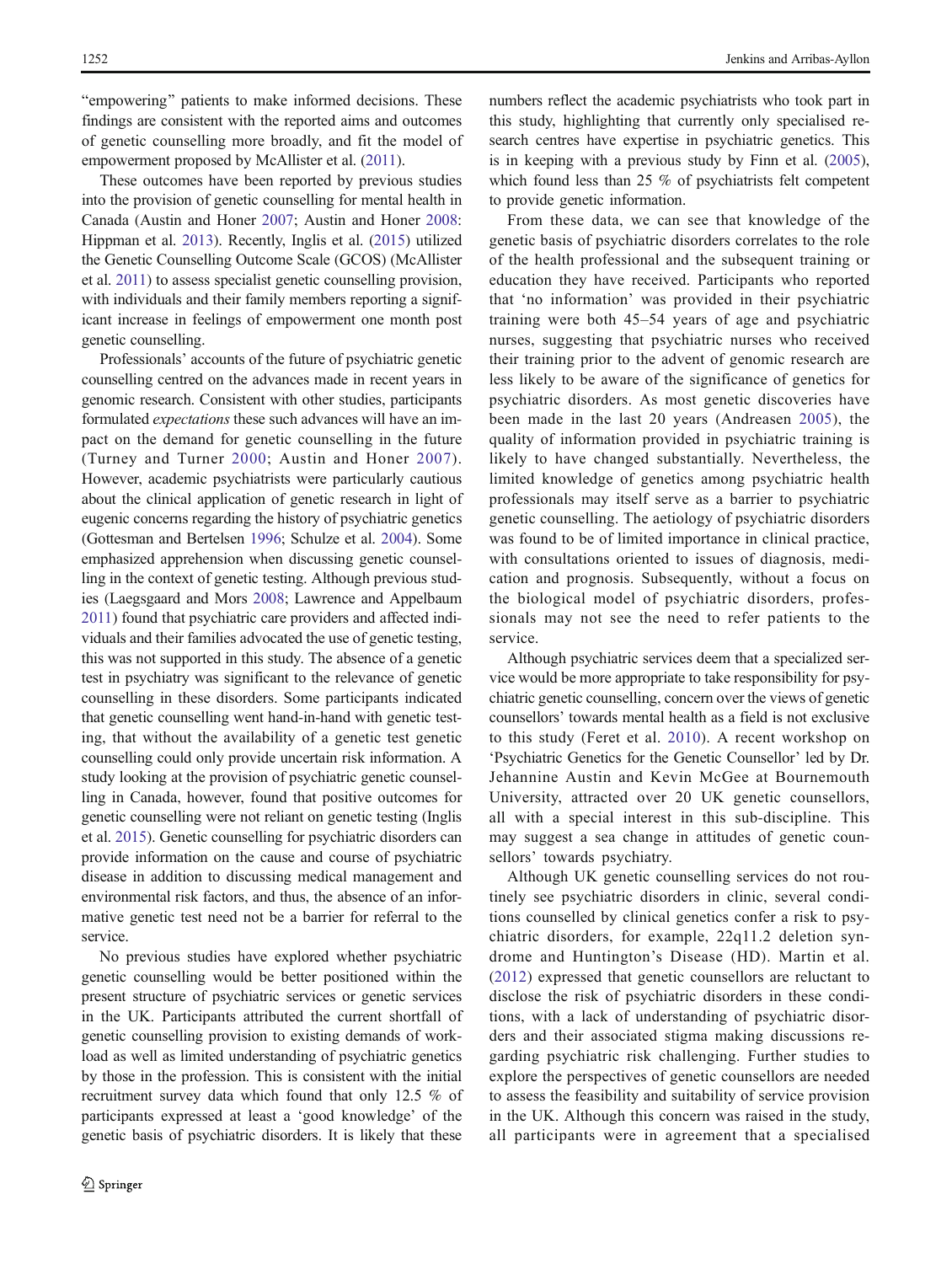service was valued for the proper delivery of a psychiatric genetic counselling service.

Barriers to referring individuals and their families to the service were described in detail by participants, highlighting areas of concern over future service-delivery. Over 90 % of the initial survey participants felt they would refer to an available genetic counselling service in future, over 90 % felt the service had some relevance and over half of participants reported the service to be useful and informative to their patient group. This suggests that these barriers would not hinder referrals, or the validity of the counselling provided. However, issues with patient engagement were raised that would affect the success of the service despite patient referrals.

The concept of 'uncertainty' played two roles in this study. Diagnostic uncertainty was presented as a barrier for referral to the genetic counselling service due to the difficulty in providing accurate psychiatric diagnoses in a field where many conditions have an overlapping phenotype. Concern was expressed over the validity of information genetic counselling could provide in light of this diagnostic uncertainty. However, uncertainty was also described as a tool for reassurance, which may have positive consequences for avoiding a fatalistic impression of psychiatric disorders. Uncertainty is not unique to psychiatric genetics. Genetic counsellors are well-versed in these discussions in the field of cancer genetics and the increasing identification of variants of unknown significance (VUS). The impact of uncertainty in the context of psychiatric diagnoses and psychiatric genetics should be explored further.

Ethical considerations' regarding the provision of psychiatric genetic counselling is an area that requires further consideration. Participants were especially concerned with the limited or variable capacity of affected individuals and their ability to understand complex information on which subsequent decisions are made. A challenge presented by the participants for the service was the ability to adapt communication to enhance informed consent without increasing psychosocial burden. However, many genetic conditions currently seen in clinical genetics also have a significant effect on cognitive ability, often associated with learning disabilities, and therefore should not present a new challenge to genetic counselling.

## Study Limitations

Four participants in this study have a background in psychiatric genetics and therefore have a greater knowledge of genetics than is typically found among clinical psychiatrists. The range of expertise in the sample reflects the variablity of knowledge observed in this study.

Due to external constraints of completing the research within the framework of a supervised Masters Dissertation, data collection did not achieve thematic saturation, and

therefore provides a limited insight into the accounts of psychiatric health professionals. Further exploration of individuals working in clinical psychiatry is vital to reveal a broader range of perspectives.

## Research Recommendations

This study is the first of its kind to explore healthcare providers' accounts of psychiatric genetic counselling in the UK. Further exploratory research is needed with different and larger cohorts to examine the interface between healthcare professionals and patients in order to provide recommendations for the future of psychiatric genetic counselling. Further research should include exploration of patient perspectives on the value of psychiatric genetic counselling to identify the compatibility of patient and professional perspectives.

# **Conclusions**

Although demand for psychiatric genetic counselling has not been formally voiced in the UK at present, the accounts of psychiatric health professionals indicate that such a service would be useful and desirable. Advances in the identification of susceptibility loci for psychiatric disorders may have significant implications for genetic counselling in clinical psychiatry, whether or not these discoveries lead to genetic testing.

Psychiatric health professionals describe clinical genetics as a skilled profession capable of combining complex risk communication with much needed psychosocial support. However, they envisage that the possibility of such a service is confronted with a range of barriers and challenges including, but not limited to, the complexities of uncertainty in psychiatric diagnoses, patient engagement and ethical concerns regarding reduced patient autonomy.

Acknowledgments We would like to acknowledge the support of the Cardiff & Vale Mental Health Team for their contributions to this study.

#### Compliance with Ethical Standards

Conflict of Interest Sian Jenkins and Michael Arribas-Ayllon declare that they have no conflict of interest.

Human Studies and Informed Consent All procedures followed were in accordance with the ethical standards of the responsible committee on human experimentation (institutional and national) and with the Helsinki Declaration of 1975, as revised in 2000 (5). Informed consent was obtained from all patients for being included in the study.

Animal Studies No animal studies were carried out by the authors for this article.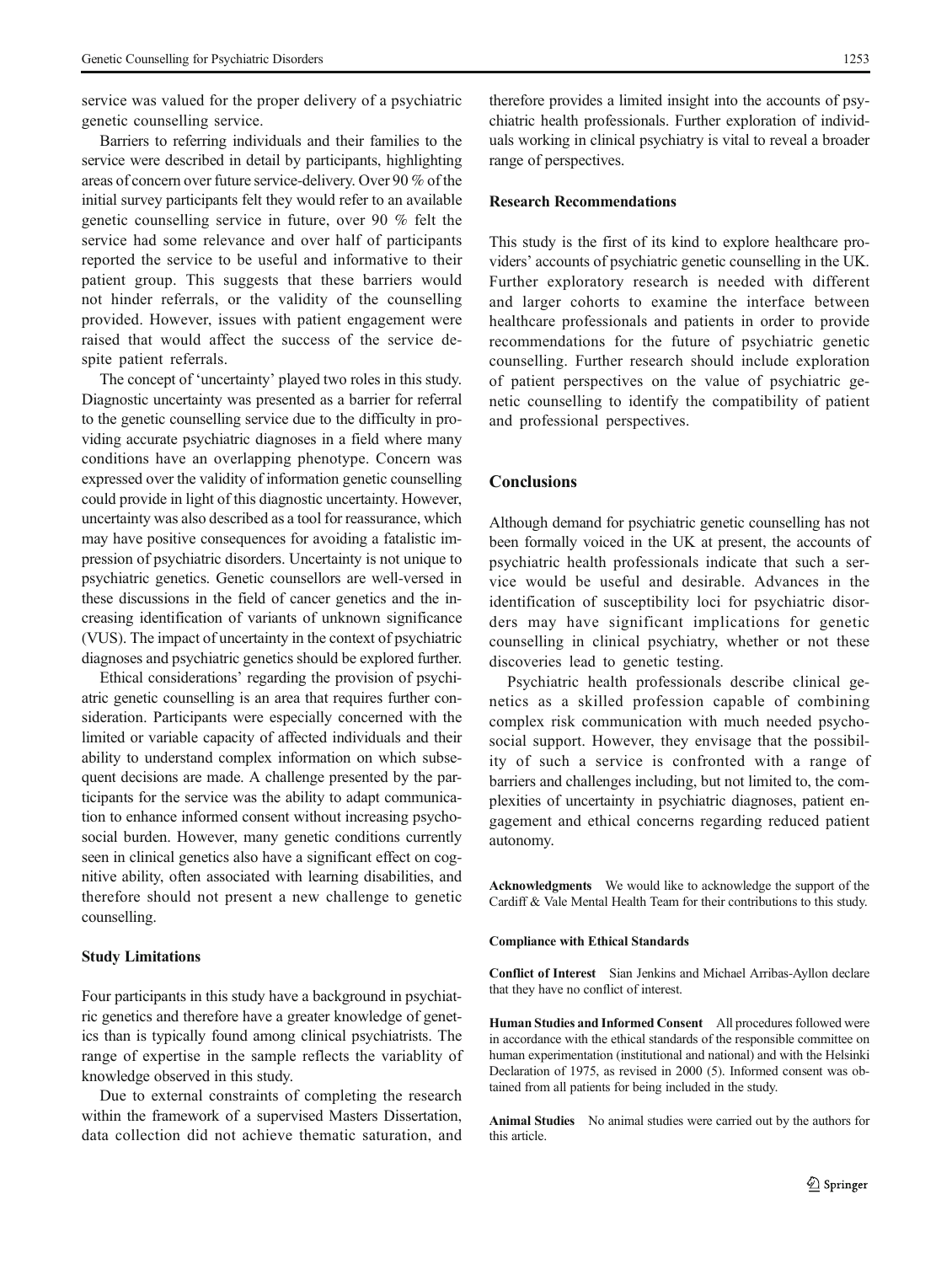## <span id="page-11-0"></span>Appendix 1

## Semi-structured Interview Guide

- 1. Can you tell me about your experience of genetic counselling in your current role?
- 2. Can you tell me some specific stories about your experience?
- 3. What kind of families or individuals do you see?
- 4. Have you ever been directly approached for genetic counselling?
- 5. Can you take me through the procedure of how you might describe and explain genetic risk to families?
- 6. Do counselling protocols change significantly depending on the disorder, i.e. does severity condition change the way you explain or perform counselling?
- 7. How important are environmental factors in discussing risk?
- 8. What are some of the ethical or practical challenges of (genetic) counselling for psychiatric disorders?
- 9. Do you think recent scientific advances in genetics and genomics have changed (or need to change) the way genetic counselling services are offered for psychiatric disorders?
- 10. How do you see genetic counselling of psychiatric disorders developing in the future (in the UK)? Is there demand?
- 11. How might genetic counselling services be adapted to provide psychiatric genetic counselling?
- 12. If someone had to write about the ethical issues surrounding genetic counselling on psychiatry what would you identify as the main issues?

Open Access This article is distributed under the terms of the Creative Commons Attribution 4.0 International License (http:// creativecommons.org/licenses/by/4.0/), which permits unrestricted use, distribution, and reproduction in any medium, provided you give appropriate credit to the original author(s) and the source, provide a link to the Creative Commons license, and indicate if changes were made.

## References

- Andreasen, N. C. (2005). Recent advances in Genetics and Genomics: Implications for Psychiatry. Washington, DC: American Psychiatric Publishing, Inc..
- Austin, J. C., & Honer, W. G. (2005). The potential impact of genetic counselling for mental illness. Clinical Genetics, 67(2), 134–142.
- Austin, J. C., & Honer, W. G. (2007). The genomic era and serious mental illness: a potential application for psychiatric genetic counselling. Psychiatric Services, 58(2), 254–261.
- Austin, J. C., & Honer, W. G. (2008). Psychiatric genetic counselling for parents of individuals affected with psychotic disorders: a pilot study. Early Intervention in Psychiatry, 2, 80–89.
- Austin, J. C., & Peay, H. L. (2006). Applications and limitations of empiric data in provision of recurrence risks for schizophrenia: a practical review for healthcare professionals providing clinical psychiatric genetic consultations. Clinical Genetics, 70, 177–187.
- Biesecker, B. (2001). Goals of genetic counseling. Clinical Genetics, 60, 323-330.
- Bracken, P., et al. (2012). Psychiatry beyond the current paradigm. The British Journal of Psychiatry., 201(6), 430–434.
- Braff, D. L., & Freedman, R. (2008). Clinically responsible genetic testing in neuropsychiatric patients: a bridge too far too soon. American Journal of Psychiatry, 165(8), 952–955.
- Braun, V., & Clarke, V. (2006). Using thematic analysis in psychology. Qualitative Research in Psychology, 3, 77–101.
- Burmeister, M., McInnis, M. G., & Zollner, S. (2008). Psychiatric genetics: progress amid controversy. Nature Reviews Genetics, 9, 527–540.
- Cardno, A. G., et al. (1999). Heritability estimates for psychotic disorders: the maudsley twin psychosis series. Archives of General Psychiatry, 56(2), 162–168.
- DeLisi, L. E., & Bertisch, H. (2006). A preliminary comparison of the hopes of researchers, clinicians and families for the future ethical use of genetic findings on schizophrenia. American Journal of Medical Genetics, 141B, 110–116.
- Feret, H., Conway, L., & Austin, J. C. (2010). Genetic counsellors' attitudes towards individuals with schizophrenia: desire for social distance and endorsement of stereotypes. Patient Education and Counseling, 82, 69–73.
- Finn, C. T., & Smoller, J. W. (2006). Genetic counselling in psychiatry. Harvard Review of Psychiatry, 14, 109–121.
- Finn, C. T., Wilcox, M. A., Korf, B. R., Blacker, D., Racette, S. R., Sklar, P., et al. (2005). Psychiatric genetics: a survey of psychiatrists' knowledge, opinions and practice patterns. Journal of Clinical Psychiatry, 66, 821–830.
- Fraser, F. C. (1974). Genetic counseling. The American Journal of Human Genetics, 26, 636–659.
- Gershon, E. S., & Cloninger, R. C. (1994). Genetic approaches to mental disorders. Washington, DC: American Psychiatric Press, Inc..
- Gottesman I.I. (1991) Schizophrenia Genesis. New York: W.H. Freeman.
- Gottesman, I. I., & Bertelsen, A. (1996). Legacy of German psychiatric genetics: hindsight is always 20/20. American Journal of Medical Genetics, 67, 317–322.
- Gottesman, I. I., & Shields, J. (1976). A critical review of recent adoption, twin and family studies of schizophrenia: behavioural genetics perspectives. Schizophrenia Bulletin, 2(3), 360–401.
- Gratten J., Wray N.R., Keller M.C. and Visscher P.M. (2014) Large-scale genomics unveils the genetic architecture of psychiatric disorders. Nature Neuroscience, 17(6)- 782-790
- Hippman, C., Lohn, Z., Ringrose, A., Inglis, A., Cheek, J. and Austin, J.C. (2013). "nothing is absolute in life": understanding uncertainty in the context of psychiatric genetic counselling from the perspective of those with serious mental illness. Journal of Genetic Counselling.
- Hoop, J. G., Roberts, L. W., Green, K. A., & Cox, N. J. (2008a). Psychiatrists' attitudes, knowledge and experience regarding genetics: a preliminary study. Genetics in Medicine, 10(6), 439–449.
- Hoop, J. G., Roberts, L. W., Green, K. A., & Cox, N. J. (2008b). Psychiatrists' attitudes regarding genetic testing and patient safeguarding. Genetic Testing, 12(2), 245–252.
- Inglis, A., Koehn, D., McGillivray, B., Stewart, S. E., & Austin, J. (2015). Evaluating a unique, specialist psychiatric genetic counseling clinic: uptake and impact. Clinical Genetics, 87, 218–224.
- Kaufmann, C., Johnson, J., & Pardes, H. (1996). Evolution and revolution in psychiatric genetics. In L. Hall (Ed.), Genetics and Mental Illness. Evolving Issues for Research and Society. New York: Plenum.
- Laegsgaard, M. M., & Mors, O. (2008). Psychiatric genetic testing: attitudes and intentions among future users and providers. American Journal of Medical Genetics Part B., 147B, 375–384.
- Laursen, T. M., Labouriau, R., Licht, R. W., Bertelsen, A., Munk-Olsen, T., & Mortensen, P. B. (2005). Family history of psychiatric illness as a risk factor for schizoaffective disorder. Archives of General Psychiatry, 62, 841–848.
- Lawrence, R. E., & Appelbaum, P. S. (2011). Genetic testing in psychiatry: a review of attitudes and beliefs. Psychiatry, 74(4), 315–331.
- Martin, N., Mikhaelian, M., Cytrynbaum, C., Shuman, C., Chitavat, D. A., Weksberg, R., et al. (2012). 22Q11.2 deletion syndrome: attitudes towards disclosing the risk of psychiatric illness. Journal of Genetic Counseling, 21, 825–834.